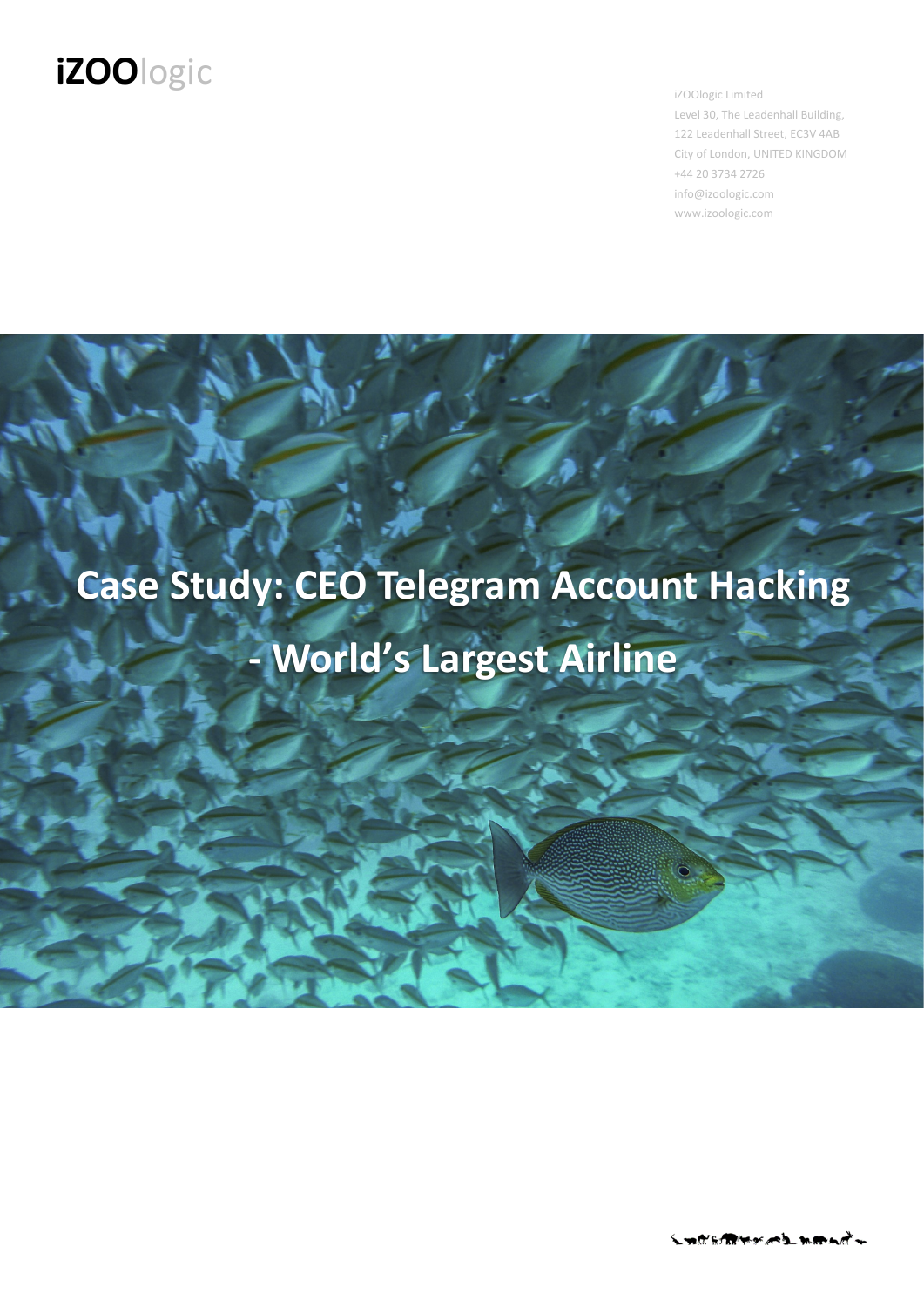#### **Introduction**

This case study details the hijacking of a CEO's Telegram account causing significant reputational damage to the world's largest Airline .

#### **Background**

Social media messaging services, and chat Apps such as Whatsapp and Telegram, are increasingly used by Executives for business communication which poses a significant risk.

Whilst providing an unparalleled method of instant and global communication, and individuals. Platforms including Facebook, Instagram, LinkedIn, WhatsApp and Telegram, are widely manipulated for fraudulent activities that involve scam through profile impersonation. In this scenario, the chat application Telegram was utilized for account takeover that involved the CEO of the world's largest airline.

iZOOlogic provides solutions to the world's largest airline, deploying systems and tools to circumvent malicious attacks directed towards key personnel and executives. The airline has been targeted repeatedly through various cybercrime extending to digital devices such as smartphones through social media applications and chat apps. With the enormous value and assets surrounding the airline, key personnel are well tied to its value, and thus prompting malicious actors to perform fraudulent activities involving the identity key personnel to perform leverage attacks against the airline.

iZOOlogic provides Executive Protection solutions for high profile individuals, such as "C-Level" and Board Members, to protect against impersonation, account take over, Business Email Compromise, and other leveraged attacks.

#### **of Social attacks against the Airline**

1. The creation of fake social media accounts impersonating key personnel and executives. These accounts are used to look and act like the legitimate person. These fake social media profiles not only victimize unsuspecting executives but specifically target customers of the corporation for the sole purpose of attaining vital information. This leads to scam incidents extracting large amounts of money from the corporation.

2. The distribution of malicious malware links via targeted impersonated social media accounts and chat accounts utilizing the airline's name and brand. These links directed the airline's existing and potential customers, to download malware on their devices, in an attempt to steal login credentials.

 3. The distribution of 'fake news' via social media platforms to propagate false information (in an attempt) to deliberately influence the share price of the airline. Such an attack would have resulted in widespread impact across several financial markets around the world and potentially penalizing the airline.

4. The distribution of false documents and materials in the executive's name. Such documentation including "Statements of Financial Condition" could be released via social media platforms through impersonated accounts of key personnel or senior management profiles thus giving them credibility.

5. Account Hijacking and Identity Theft is an attack involving social engineering techniques aiming to reach the targeted personnel by attempting to steal the account to gain access to current contacts. Successfully hijacked accounts pose a critical risk because once the attack becomes successful this could lead to further attacks targeting the contacts for financial gain. Information gained by the attacker could be sold to various criminal networks to plan the next attack.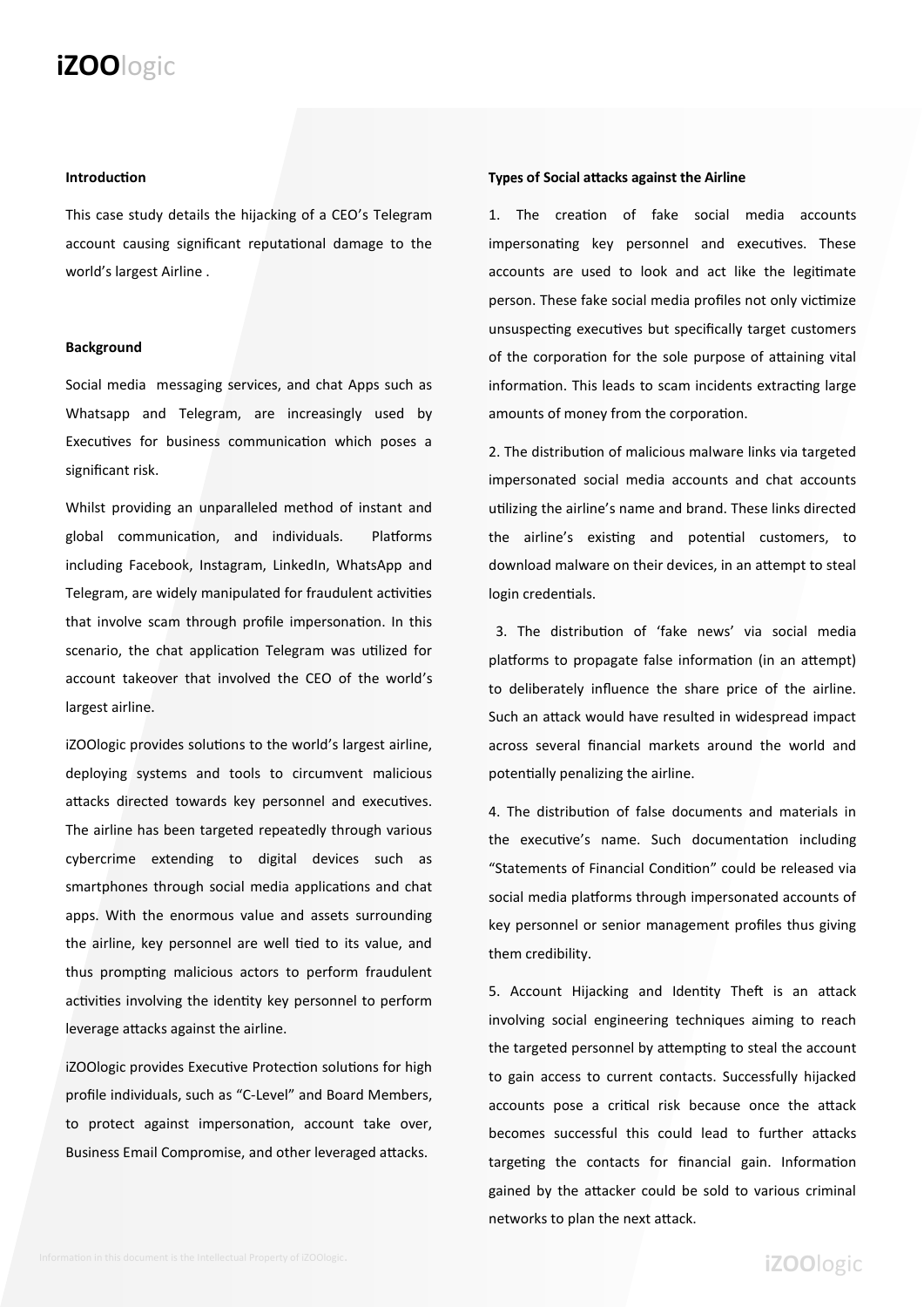#### **Issues Encountered**

- The Telegram account of the Airline's CEO was hijacked through social engineering techniques involving a two-factor authentication breach.
- Contacts of the CEO were directly contacted by the hijacker posing as the CEO.
- The criminal took over the account by setting up a different recovery address and effectively changing the phone number attached to the account.

#### **Challenges**

- Telegram's support group including their abuse team are made up of volunteers who have intermediate availability.
- Response from their support team will vary depending on their availability.
- The abuse team and support team are not publicly advertised, thus difficult to search for an active support line.

#### **Resolution**

- iZOOlogic's team of analysts utilized existing relationships with Telegram's abuse team.
- iZOOlogic sought the cooperation of top-level management of Telegram.
- iZOOlogic through the cooperation of Telegram's management team was able to disable the account hijacked by the threat actor in less than 4 hours effectively halting the threat actor's fraudulent activities.
- Top-level management of Telegram prioritized the resolution of the incident by effectively reversing all actions done by the threat actor through their abuse team performed in less than 12 hours.
- Hand-in-hand offered walkthrough assistance that resolved the matter with the airline's CEO InfoSec team on account recovery.

#### **Conclusion**

The impacts resulting from a hijacked social media profile and/or chat application profile could be more critical than a network breach. Criminals are actively evolving by creatively launching different types of attacks including account takeover, impersonation and identity theft accompanied by spear-phishing techniques through different channels such as social media platforms and chat applications. In this case, a potential financial loss was prevented by a rapid proactive and reactive approach from our team.

Corporations must safeguard their key personnel across disparate platforms, not only in social media but through applications that have a social reach. Impersonation may lead to loss of financial assets and reputational damage not only to the executive impersonated but to the whole corporation itself. Reputational damage is intangible and will have a domino effect as a whole.

iZOOlogic offers an evolving suite of tools and solutions to keep key personnel, executives, brand, and corporation safe across all social media platforms and digitally visible platforms similar to social media.